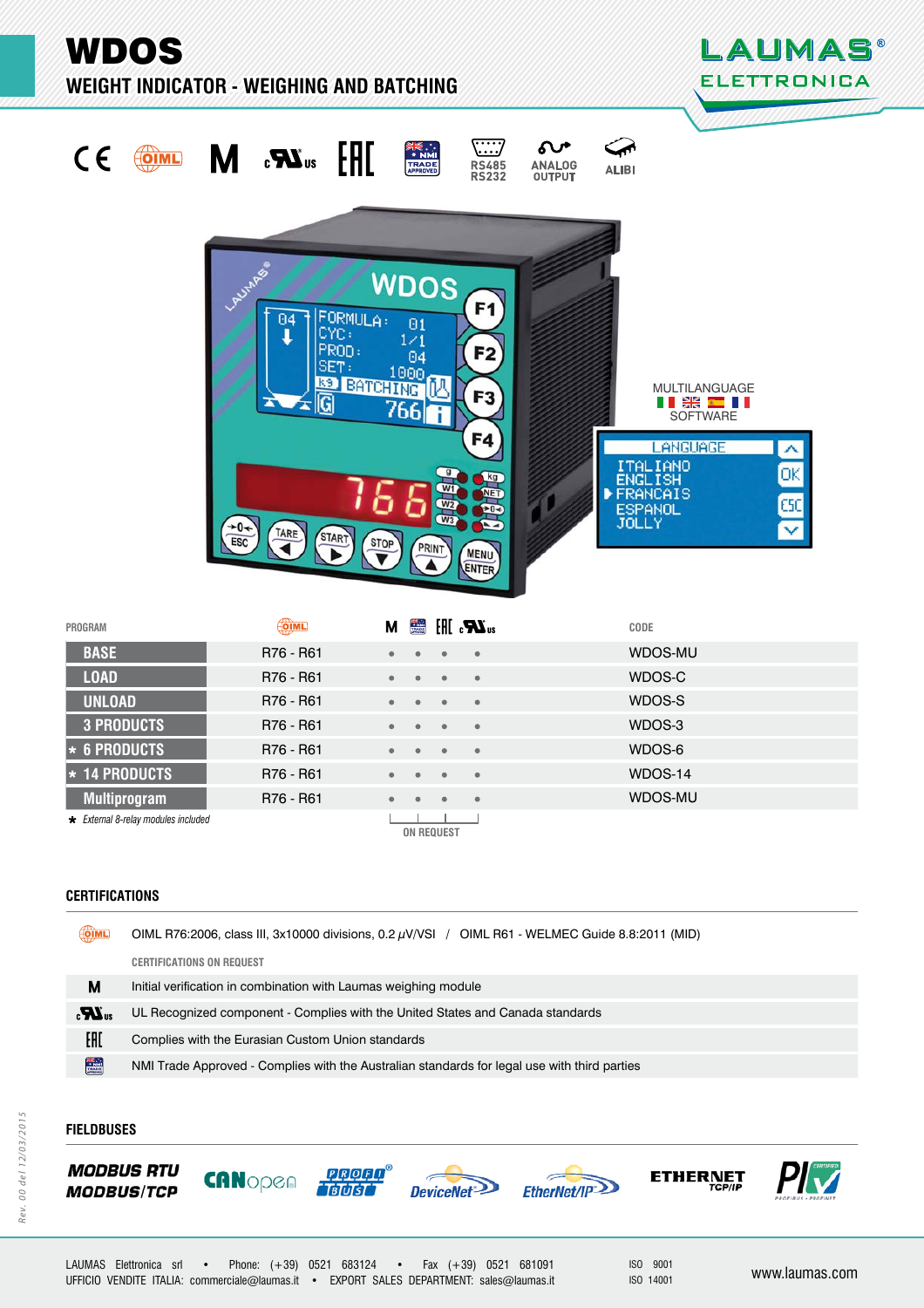

- Weight indicator in DIN box suitable for front panel mounting (dimensions: 96x96x130 mm; drilling template: 92x92 mm).
- Backlit LCD graphic display, resolution: 128x64 pixel, visible area: 60x32 mm.
- 6-digit semi-alphanumeric red LED display (10 mm height).
- $8$  signalling LED.
- 10-key membrane keyboard.<br>IP54 front panel protection ra
- IP54 front panel protection rating (IP65 front optional).
- Real-time clock/calendar with buffer battery.
- Extractable screw terminal blocks.
- Multilanguage software (4 languages + 1 customizable).

## **DESCRIPTION ESCRIPTIONINPUTS/OUTPUTS AND COMMUNICATION NPUTS/OUTPUTS AND**

- RS485/RS232 serial ports for communication via protocols ModBus RTU, ASCII Laumas bidirectional or continuous one way transmission.
- 5 relay outputs controlled by the setpoint values or via protocols (4 outputs if analog output is present).
- 3 optoisolated PNP digital inputs: status reading via serial communication protocols (2 inputs if analog output is present).
- 1 load cell dedicated input.
- Current or voltage 16 bit optoisolated analog output (option on request).

# **MAIN FUNCTIONS**

- Connections to:
	- PLC via analog output (on request);
	- PC/PLC via RS485/RS232 (up to 99 instruments with line repeaters, up to 32 without line repeaters);
	- remote display and printer via RS485/RS232;
	- up to 8 load cells in parallel by junction box;
	- intelligent junction box or other multichannel instruments: allow the use of advanced functions as digital equalization, load distribution analysis and automatic diagnostics.
- Simultaneous display of net weight and gross weight.
- Digital filter to reduce the effects of weight oscillation.
- Theoretical calibration (via keyboard) and real calibration (with sample weights and the possibility of weight linearization up to 5 points).
- Tare weight zero setting.
- Automatic zero setting at power-on.
- Gross weight zero tracking.<br>
Semi-automatic tare (net/grown)
- Semi-automatic tare (net/gross weight) and preset tare.
- Semi-automatic zero.
- Displaying of the maximum weight value reached (peak).
- Direct connection between RS485 and RS232 without converter.
- Weight value printing with date and time via keyboard or external contact.
- TCP/IP WEB APP
- Integrated software in combination with the Ethernet TCP/IP option for remote supervision, management and control of the instrument.

#### **CE-M version: 2014/31/EU-EN45501:2015-OIML R76:2006**

- System parameters management protected by qualified access via software (password), hardware or fieldbus.
- Weight subdivisions displaying (1/10 e).
- Three operation mode: single interval or multiple ranges or multi-interval.
- Net weight zero tracking.
- Calibration
- Alibi memory (option on request).
- The following values can be printed via keyboard or external contact: gross weight, net weight, tare, preset tare, date, time, ID code (aliby memory).

### **BASE PROGRAM**

- Hysteresis and setpoint value setting.
- The indicator can be used as a remote display with setpoints.
- 12 groups selection by 5 setpoint via external selector switch or contact (option on request).

#### **BATCHING PROGRAM**

- Graphical representation of the system load status.
- 99 settable formulas.
- **Batching resume after a blackout.**
- Automatic fall calculation.
- Tolerance error control.
- Precision batching through slow function.
- Precision batching through tapping function.
- Consumption storage.
- **Production storage.**
- Products stocks management.
- **Printing of batching data.**
- Alarm contact management.
- Selection of the first 12 formulas via external selector switch or contact (option on request).
- **Batching start via external contact or keyboard.**

#### *Only for:*

LOAD and 3/6/14 PRODUCTS programs

Autotare at batching start.

#### UNLOAD program

- Automatic loading of the product into the weighed structure.
- **Management of batching with big bags.**

### 3/6/14 PRODUCTS program

Formulas programming in fixed or variable steps.

### **MULTIPROGRAM**

The Multiprogram instruments do not have any selected program but can be set by the installer with different operating modes: BASE, LOAD, UNLOAD, 3 PRODUCTS, 6 PRODUCTS, 14 PRODUCTS.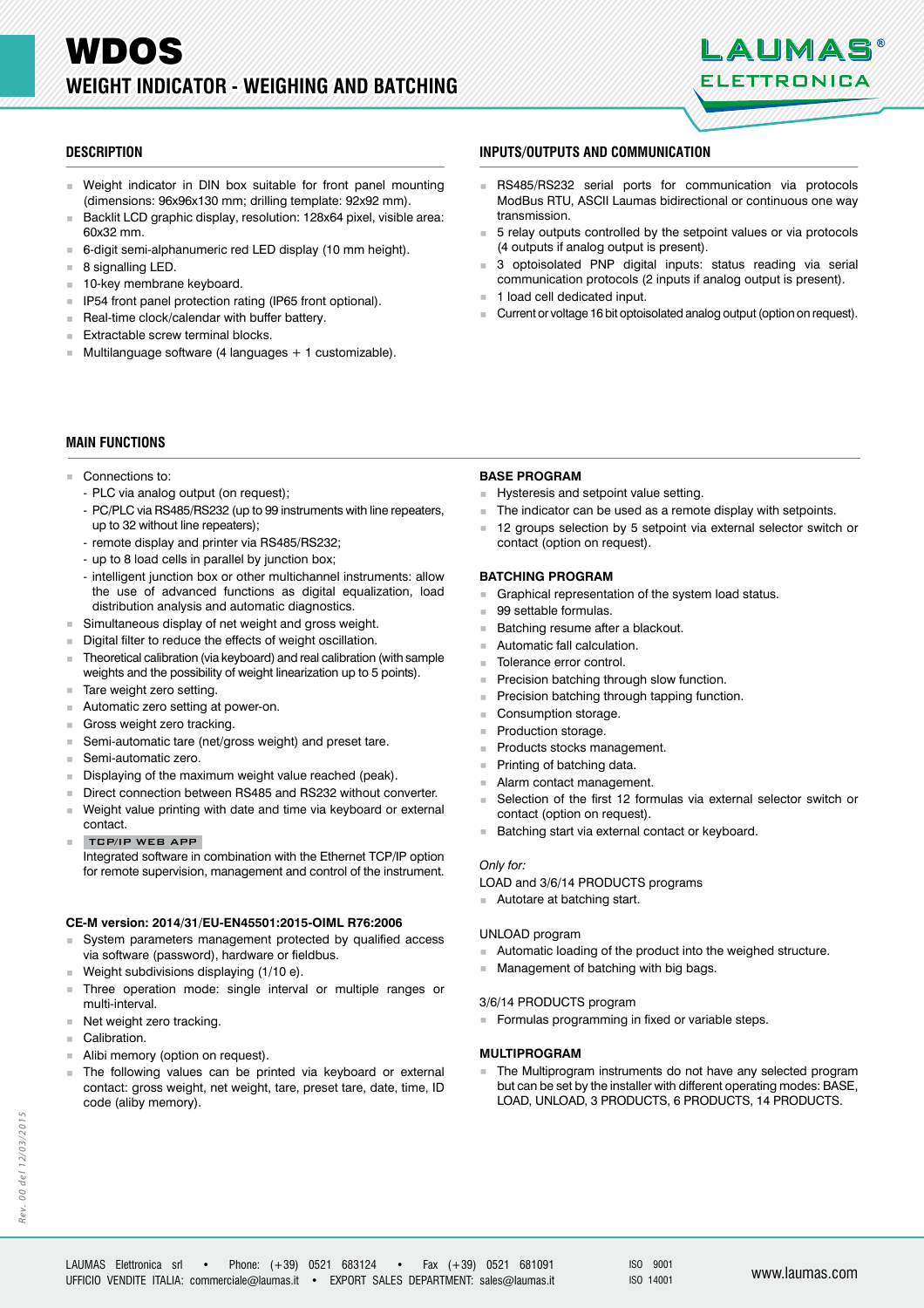# WDOS **WEIGHT INDICATOR - WEIGHING AND BATCHING**



# **TECHNICAL FEATURES**

|                                  | Power supply and consumption                                          | 12÷24 VDC ±10%; 5 W (on request: 115÷230 VAC; 50÷60 Hz; 6 VA)                                                        |  |  |
|----------------------------------|-----------------------------------------------------------------------|----------------------------------------------------------------------------------------------------------------------|--|--|
|                                  | Number of load cells • Load cells supply                              | up to 8 (350 $\Omega$ ) - 4/6 wires • 5 VDC/240 mA                                                                   |  |  |
|                                  | Linearity • Analog output linearity                                   | <0.01% full scale $\cdot$ <0.01% full scale                                                                          |  |  |
|                                  | Thermal drift • Analog output thermal drift                           | <0.0005% full scale/ ${}^{\circ}$ C $\cdot$ <0.003% full scale/ ${}^{\circ}$ C                                       |  |  |
| A/D Converter                    |                                                                       | 24 bit (16000000 points) - 4.8 kHz                                                                                   |  |  |
|                                  | Divisions (with measurement range $\pm 10$ mV and sensitivity 2 mV/V) | $\pm 999999 \cdot 0.01 \mu V/d$                                                                                      |  |  |
| Measurement range                |                                                                       | $±39$ mV                                                                                                             |  |  |
|                                  | Usable load cells sensitivity                                         | $±7$ mV/V                                                                                                            |  |  |
|                                  | Conversions per second                                                | 300/s                                                                                                                |  |  |
| Display range                    |                                                                       | ±999999                                                                                                              |  |  |
|                                  | Decimals • Display increments                                         | $0 \div 4$ • x1 x2 x5 x10 x20 x50 x100                                                                               |  |  |
|                                  | Digital filter • Readings per second                                  | 10 levels $\cdot$ 5 $\div$ 300 Hz                                                                                    |  |  |
| Relay outputs                    |                                                                       | 5/4 - max 115 VAC/150 mA                                                                                             |  |  |
| Optoisolated digital inputs      |                                                                       | $3/2 - 5 \div 24$ VDC PNP                                                                                            |  |  |
| Serial ports                     |                                                                       | RS485, RS232                                                                                                         |  |  |
| <b>Baud</b> rate                 |                                                                       | 2400, 4800, 9600, 19200, 38400, 115200 (bit/s)                                                                       |  |  |
|                                  | Optoisolated analog output (option on request)                        | 16 bit = 65535 divisions. 0 ÷ 20 mA; 4 ÷ 20 mA (up to 300 Ω)<br>0 ÷ 10 V; 0 ÷ 5 V; $\pm$ 10 V; $\pm$ 5 V (min 10 kΩ) |  |  |
|                                  | Humidity (condensate free)                                            | 85%                                                                                                                  |  |  |
|                                  | Storage temperature                                                   | -30 °C + 80 °C                                                                                                       |  |  |
| Working temperature              |                                                                       | -20 °C +60 °C                                                                                                        |  |  |
|                                  |                                                                       |                                                                                                                      |  |  |
|                                  | Relay outputs                                                         | 5/4 - max 30 VAC, 60 VDC/150 mA                                                                                      |  |  |
| $_{\rm c}$ Z $_{\rm U_{\rm us}}$ | Working temperature                                                   | -20 °C +50 °C                                                                                                        |  |  |
|                                  | Power supply device marked "LPS" (limited power source) or "Class 2"  |                                                                                                                      |  |  |

#### **METROLOGICAL SPECIFICATIONS OF TYPE-APPROVED INSTRUMENTS ETROLOGICAL SPECIFICATIONS OF TYPE-APPROVED**

| Applied standards                                    | 2014/31/UE - EN45501:2015 - OIML R76:2006       |
|------------------------------------------------------|-------------------------------------------------|
| Operation mode                                       | single interval, multi-interval, multiple range |
| Accuracy class                                       | III or IIII                                     |
| Maximum number of scale verification divisions       | 10000 (class III); 1000 (class IIII)            |
| Minimum input signal for scale verification division | 0.2 $\mu$ V/VSI                                 |
| Working temperature                                  | $-10\degree C + 40\degree C$                    |

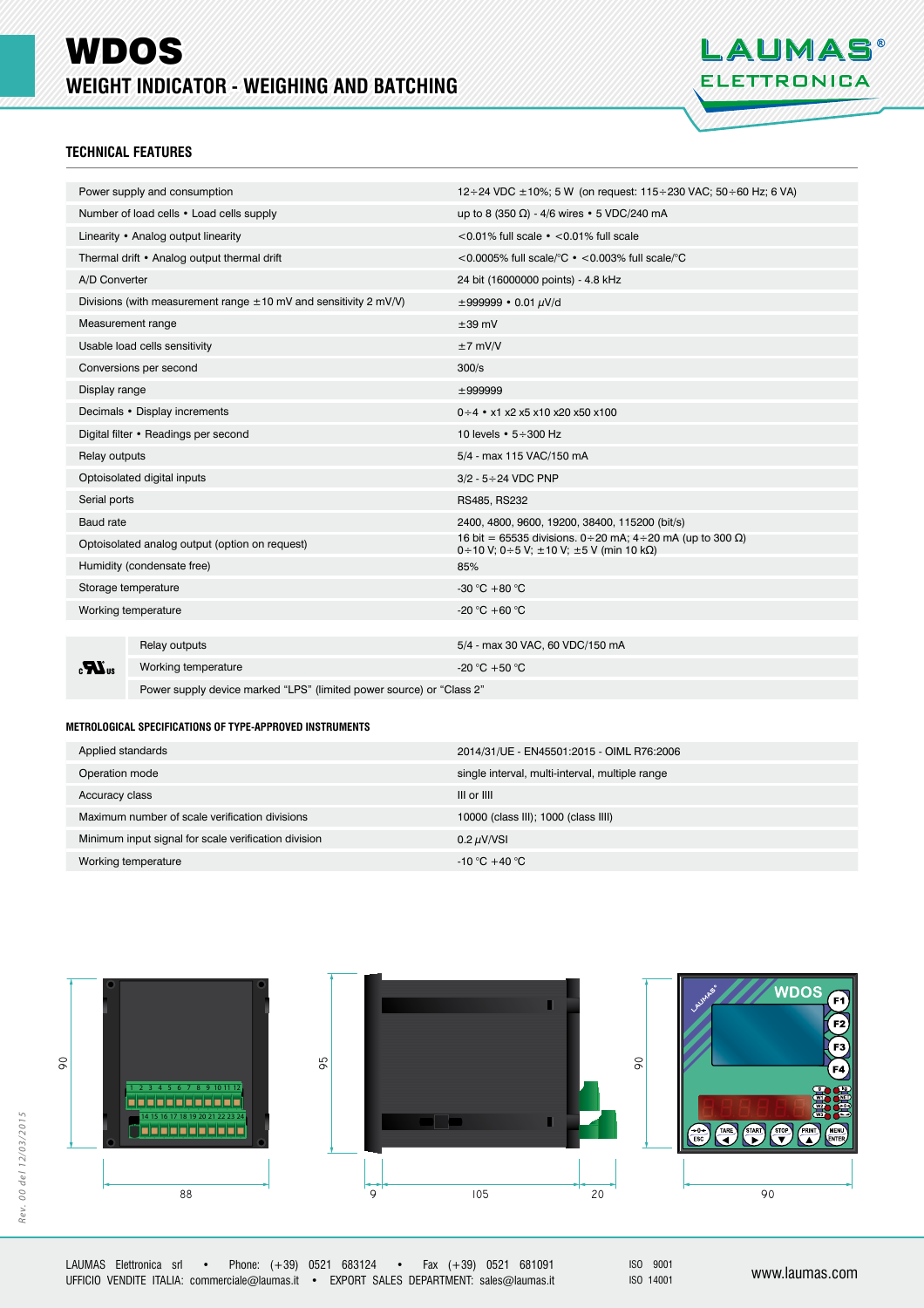



ISO 9001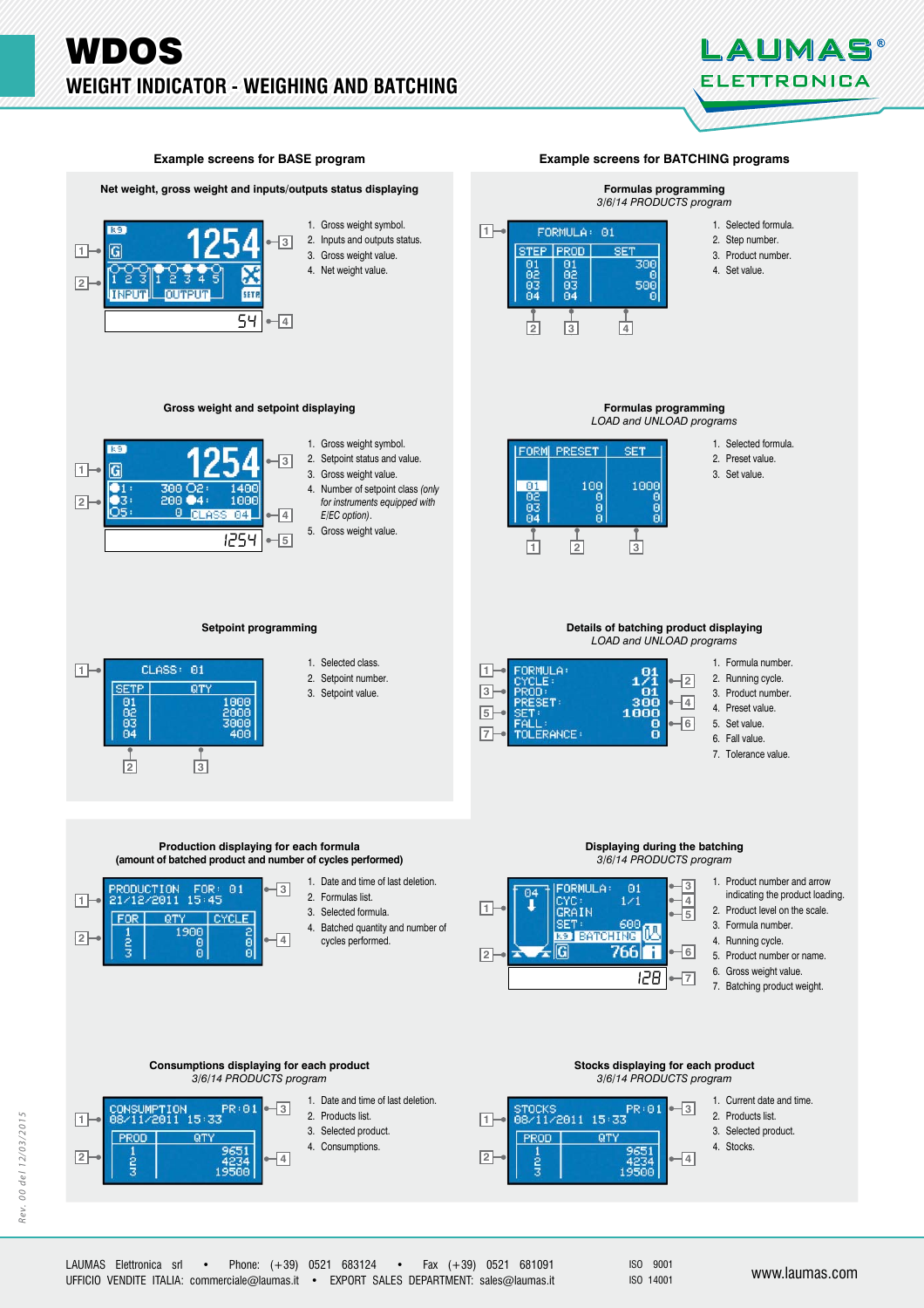

# **OPTIONS ON REQUEST AND COMPATIBILITY WITH BATCHING PROGRAMS PTIONS ON REQUEST AND COMPATIBILITY WITH BATCHING PROGRAMS**

|                         | <b>POWER SUPPLY</b>                                                                                                                                                                                                                            | CODE                                                                                          |
|-------------------------|------------------------------------------------------------------------------------------------------------------------------------------------------------------------------------------------------------------------------------------------|-----------------------------------------------------------------------------------------------|
| 4<br>115/230            | Power supply 115/230 VAC; 50/60 Hz; 6 VA.<br>Not compatible with fieldbuses and USB port.                                                                                                                                                      | 3P<br>6P 14P                                                                                  |
|                         | <b>ACCESSORIES</b>                                                                                                                                                                                                                             |                                                                                               |
| WDOS                    | IP65 panel sealing gasket.                                                                                                                                                                                                                     | OPZW96X96IP65<br>3P<br>6P 14P                                                                 |
|                         | <b>INTERFACES AND FIELD BUSES</b>                                                                                                                                                                                                              |                                                                                               |
| ANALOG<br><b>OUTPUT</b> | Optoisolated 16 bit analog output.<br>A One input and one output not available.                                                                                                                                                                | <b>★ OPZW1ANALOGICA</b><br>3P 6P 14P<br>$\bullet$<br>$\bullet$                                |
| <b>RS485</b>            | Additional RS485 port.<br>A One input and one output not available.<br>$\rightarrow$ Not compatible with E/EC option.                                                                                                                          | * OPZW1RS485<br>S.<br>3P<br>6P 14P                                                            |
| <b>CANopen</b>          | CANopen protocol.<br>Not compatible with 115 VAC and 230 VAC.                                                                                                                                                                                  | <b>★ OPZW1CAWDOS</b><br>S 3P 6P 14P                                                           |
| <b>DeviceNet</b>        | DeviceNet protocol.<br>Not compatible with 115 VAC and 230 VAC.                                                                                                                                                                                | <b>★ OPZW1DEWDOS</b><br>S 3P 6P 14P                                                           |
| P[R[O]F]                | Profibus DP protocol.<br>Not compatible with 115 VAC and 230 VAC.                                                                                                                                                                              | <b>★ OPZW1PRWDOS</b><br>S<br>3P<br>6P 14P<br>$\bullet$<br>$\bullet$<br>$\bullet$<br>$\bullet$ |
| <b>EtherNet/IF</b>      | Ethernet/IP protocol - Ethernet port.<br>Not compatible with 115 VAC and 230 VAC.                                                                                                                                                              | <b>★ OPZW1ETIPWDOS</b><br>6P 14P                                                              |
| ETHERNET                | Ethernet TCP/IP protocol - Ethernet port.<br>Integrated software for remote supervision, management and control<br>of the instrument.<br>Not compatible with 115 VAC and 230 VAC.                                                              | <b>★ OPZW1ETTCPWDOS</b><br>6P 14P<br>3Р<br>В<br>$\bullet$                                     |
| MODBUS/TC               | Modbus/TCP protocol - Ethernet port.<br>Not compatible with 115 VAC and 230 VAC.                                                                                                                                                               | <b>★ OPZW1MBTCPWDOS</b><br>3P<br>6P 14P                                                       |
|                         | Profinet IO protocol - Ethernet port.<br>Not compatible with 115 VAC and 230 VAC.                                                                                                                                                              | * OPZW1PNETIOWDOS<br>3P 6P 14P<br>S.                                                          |
|                         | USB port for data storage to pen drive (included). These data (weighed<br>values, batchings, alarms) can be imported and processed on the PC<br>using the PROG-DB software included in the supply.<br>Not compatible with 115 VAC and 230 VAC. | <b>OPZWUSBWDOS</b><br>14P                                                                     |
|                         | * Select one option among those marked with an asterisk.                                                                                                                                                                                       |                                                                                               |

ISO 9001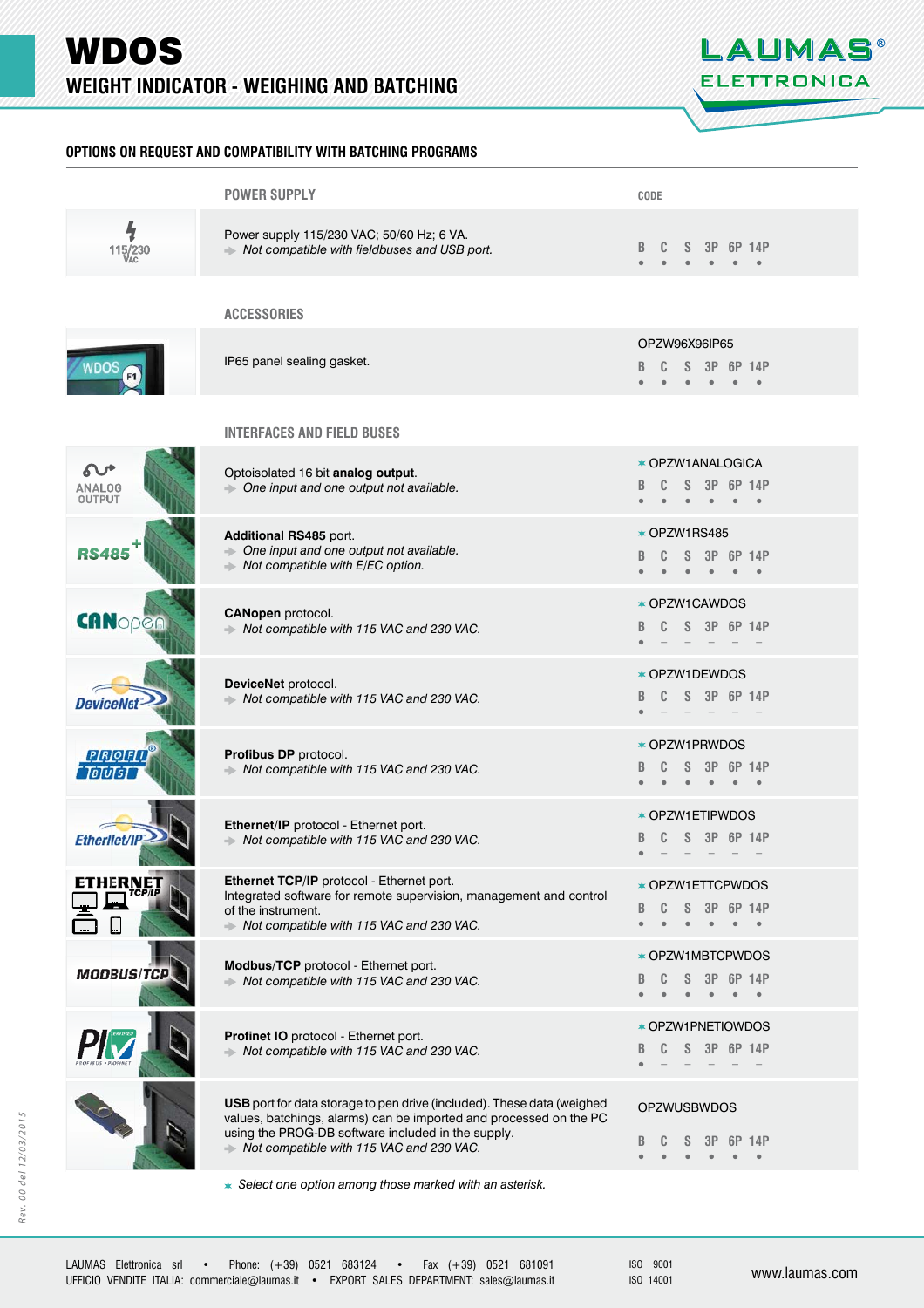

# **OPTIONS ON REQUEST AND COMPATIBILITY WITH BATCHING PROGRAMS PTIONS ON REQUEST AND COMPATIBILITY WITH BATCHING PROGRAMS**

|         |                                                                                                                                                                                                  | CODE                                                                                     |
|---------|--------------------------------------------------------------------------------------------------------------------------------------------------------------------------------------------------|------------------------------------------------------------------------------------------|
|         | USB male/female extension cable with IP68 sealed panel connector;<br>lenght: 50 cm, sealing cap and cover included.                                                                              | OPZWCONUSBIP68<br>6P 14P<br>В                                                            |
|         | Ethernet male/female extension cable with IP68 sealed panel<br>connector; lenght: 50 cm, sealing cap included.                                                                                   | OPZWCONETHEIP68<br>6P 14P                                                                |
|         | Ethernet male/male extension cable with IP68 sealed connector;<br>lenght: 5 m, to be used in combination with the OPZWCONETHEIP68<br>option.                                                     | OPZWCONETHE5MT<br>6P 14P                                                                 |
|         | Weight reading from 0-10 VDC input (15 $k\Omega$ ).                                                                                                                                              | OPZWING010<br>S<br>3P<br>6P 14P                                                          |
|         | Weight reading from 4-20 mA input (120 $\Omega$ ).                                                                                                                                               | OPZWING420<br>3P<br>6P 14P                                                               |
|         | <b>EXPANSIONS</b>                                                                                                                                                                                |                                                                                          |
| $0 - 0$ | Base: 12 groups selection by 5 setpoint via external selector switch.<br>Load, Unload, 3/6/14 Products: selection of the first 12 formulas via<br>external selector switch.                      | $*EC$<br>14P<br>В                                                                        |
|         | Base: 12 groups selection by 5 setpoint via external contact.<br>Load, Unload, 3/6/14 Products: selection of the first 12 formulas via<br>external contact.                                      | $*E$<br>14P<br>в                                                                         |
| .OG     | Simultaneous use of E/EC option with the analog output.                                                                                                                                          | <b>OPZWAEC</b><br>в<br>14P                                                               |
|         | External 5-relay module to increase the capacity of SPDT contacts to<br>115 VAC/2 A.                                                                                                             | RELE5M<br>3P 6P 14P<br>в                                                                 |
|         | $12 \div 24$ VDC<br>External 8-relay module to manage from 1 to 6<br>products; 8 relays up to max 115 VAC/2 A.<br><b>115 VAC</b><br>Module included with models 6/14 PRODUCTS.<br><b>230 VAC</b> | RELE6PROD24V<br>RELE6PROD115V<br>RELE6PROD230V<br>S 3P 6P 14P<br>C<br>в<br>$-$ inc. inc. |

 *Select one option among those marked with an asterisk.*

ISO 9001